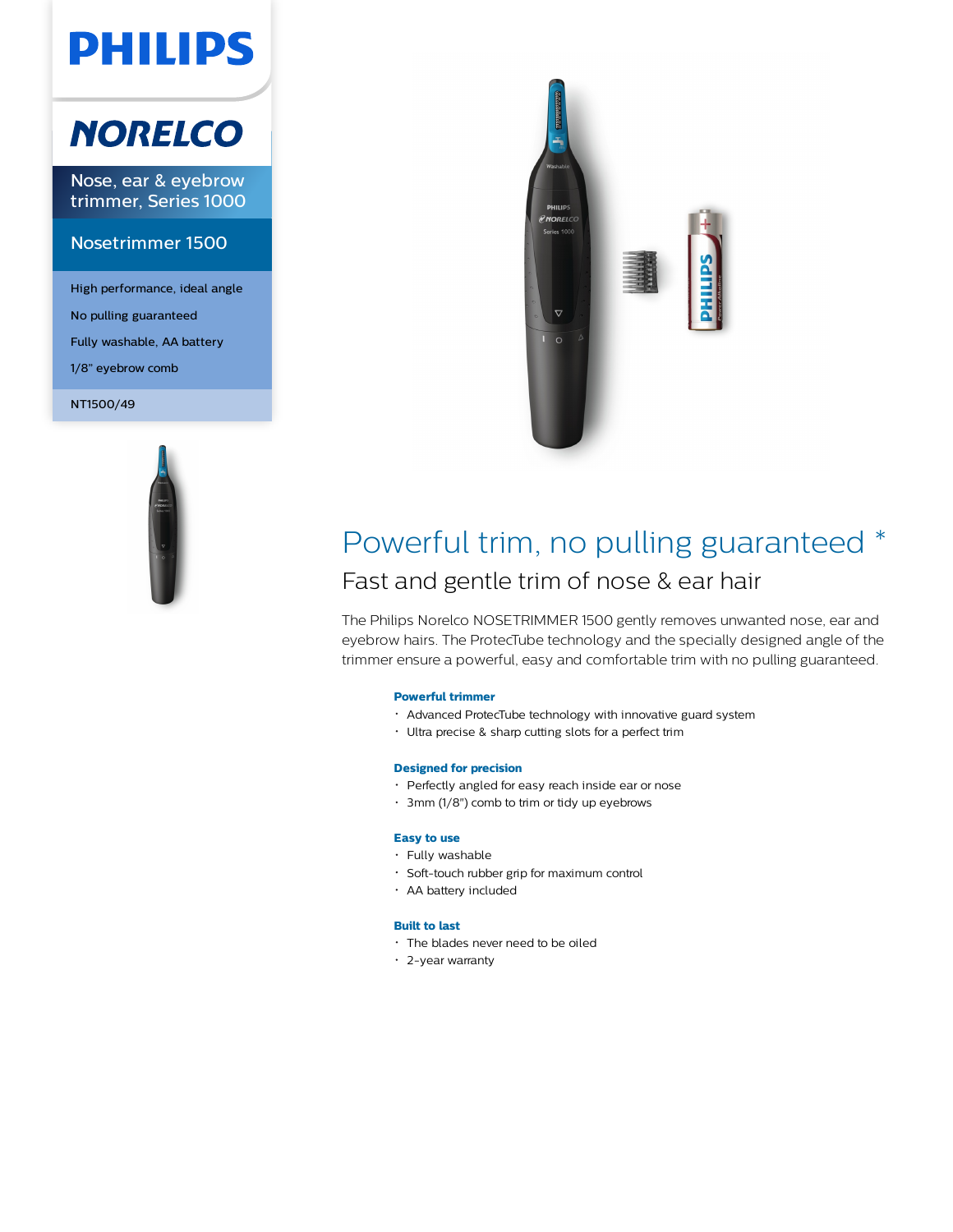## **Highlights**

#### **ProtecTube technology**



With the revolutionary ProtecTube technology, the cutter is protected by an ultra-thin foil guard with rounded tips to prevent skin irritations. In addition, the cutter is designed to prevent hair from getting caught between two separately moving cutting blades, for no pulling - guaranteed.

#### **Ideal angle**

The Philips Norelco nose trimmer has been engineered so that it is perfectly angled to easily reach hair inside the ear, nose as well as for use on eyebrows. With the Philips Norelco nose trimmer, you can be sure that all unwanted hairs will be removed efficiently.

#### **Powerful cutting system**



Both cutter and guard have ultra precise & sharp cutting slots to ensure all hairs of nose, ear or eyebrow are quickly and effectively cut.

#### **Water resistant**

The trimmer and the combs are water resistant and easy to clean under the faucet after each use.

#### **Soft rubber grip**



The soft-touch rubber grip gives you the best hold, even when wet, for better control when operating your trimmer.

#### **1 eyebrow comb**

Use the trimmer with the 3mm (1/8") comb to trim eyebrows to a uniform length.

#### **AA battery included**



Your trimmer is ready to use straight away.

#### **No oil needed, ever**



No need to oil ever, for easy maintenance.

#### **2-year worldwide warranty**



All of our grooming products are built to last. They come with a 2-year worldwide warranty and worldwide voltage compatibility.